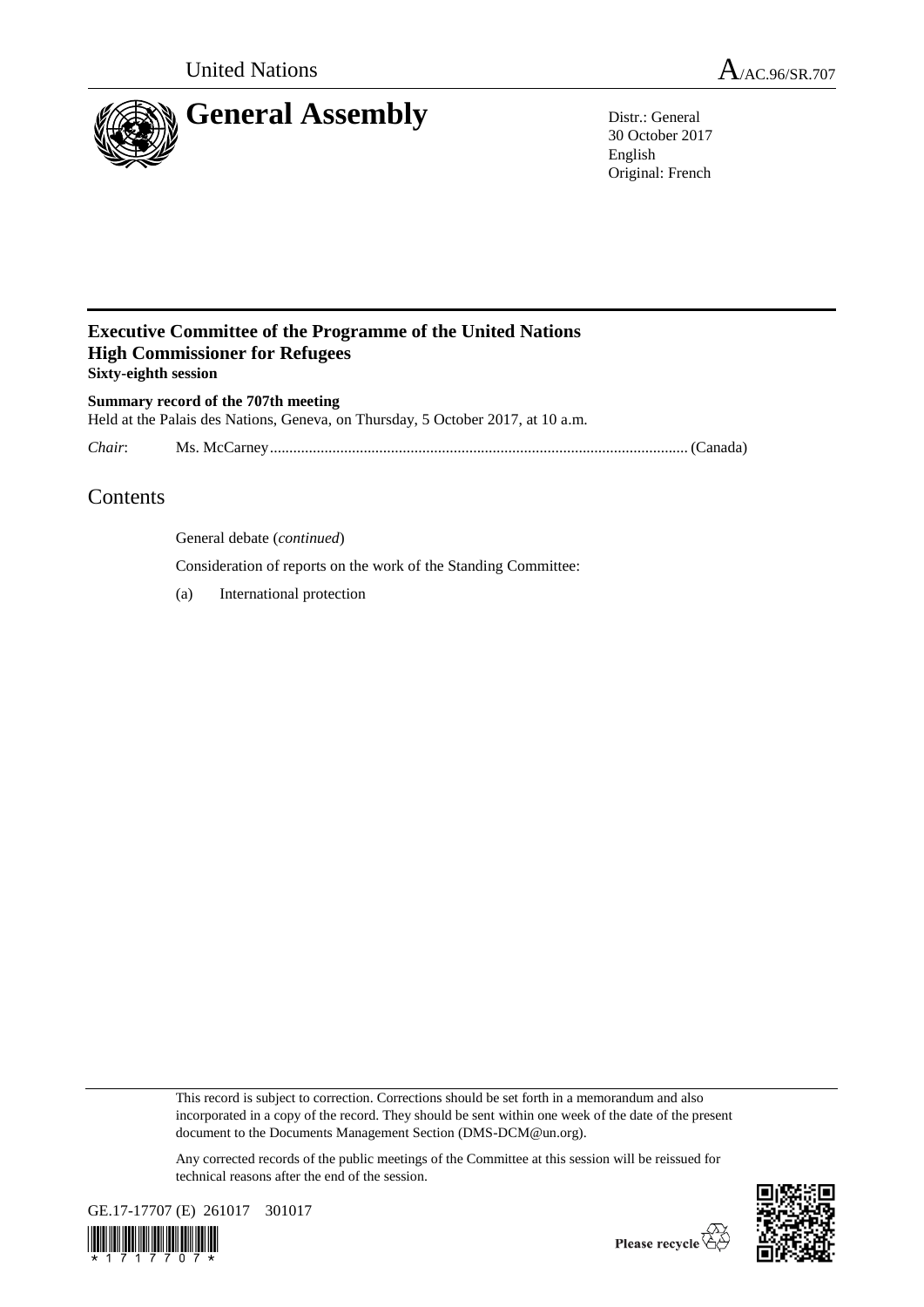*The meeting was called to order at 10.10 a.m.*

### **General debate** (*continued*)

1. **Ms. Mcharek Hadiji** (Tunisia) said that Tunisia associated itself with the statement made on behalf of the African Group. Noting with regret that the number of refugees in the world had increased by a million since 2016, she reiterated the importance that Tunisia attached to solidarity between countries and responsibility sharing at the international level. She welcomed the fact that the Office of the United Nations High Commissioner for Refugees (UNHCR) explored new financing modalities and commended the UNHCR Country Office in Tunisia for its work, in particular the formulation of an emergency plan in the event of a new mass influx of refugees. In cooperation with UNHCR, Tunisia had developed draft legislation on asylum, which was currently being reviewed.

2. **Mr. Al Amri** (Observer for Oman), speaking with reference to the statement made by the representative of Burundi regarding persons claiming to be of Omani nationality without supporting evidence, who were allegedly at risk of becoming stateless, said that a task force had been sent to Burundi and, according to official Omani registers, the persons concerned were not Omani. The Government of Burundi had subsequently announced that it would review those cases in order to find a solution.

3. **Ms. Samate-Cessouma** (Observer for the African Union), after associating the African Union with the statement made on behalf of the African Group, paid a warm tribute to humanitarian workers. While noting that the living and reception conditions for refugees were improving in some countries that had adopted integration policies for refugees, such as the United Republic of Tanzania and Uganda, she said that the considerable reduction in the funding allocated to forced displacement was a cause for concern. The African Union Commission would convene a donor conference before the end of 2017 in order to mobilize the necessary resources to meet humanitarian needs in Africa.

4. The African Union, which had adopted a humanitarian policy framework, would continue its consideration of the global compact on refugees at a humanitarian symposium to be held in Kenya in November 2017. In addition, the African Union Heads of State and Government had decided to establish an African humanitarian agency. A draft protocol additional to the African Charter on Human and Peoples' Rights on the specific aspects of the right to nationality and the eradication of statelessness was currently under consideration.

5. **Mr. Kammer** (Observer for the Sovereign Order of Malta) said that the Order provided assistance to refugees, displaced persons and migrants in some 30 countries and the southern Mediterranean. The Order continued its humanitarian diplomacy efforts, in particular in the framework of the implementation of the commitments made at the World Humanitarian Summit. In addition to the meetings that it had organized to promote political and national reconciliation and to consider the situation of refugees, the Order focused on the areas of health and education. Malteser International, the worldwide relief agency of the Order, implemented successful cash assistance and cash-for-work programmes in places such as Iraq and Haiti, which served to empower the beneficiaries.

6. **Ms. Helke** (Observer for the International Organization for Migration(IOM)) said that the partnership between IOM and UNHCR dated back to 1951, when IOM was established, and currently revolved around achieving the dual aims of the New York Declaration for Refugees and Migrants, namely to work towards a global compact for safe, orderly and regular migration and a global compact on refugees. At a time when migratory flows were increasingly mixed, it was important to remember the shared humanity of migrants and refugees; cooperation between IOM and UNHCR and their partners must be strengthened in order to restore public confidence in the dynamism, diversity and richness that migrants and refugees brought to societies.

7. **Mr. Tessem** (Observer for the International Labour Office) said that the participation of representatives of the world of work in the design, planning and implementation of operations launched and the follow-up to such operations was vital. The renewal of the Memorandum of Understanding between the International Labour Organization (ILO) and UNHCR signed in 2016 would help bridge the divide between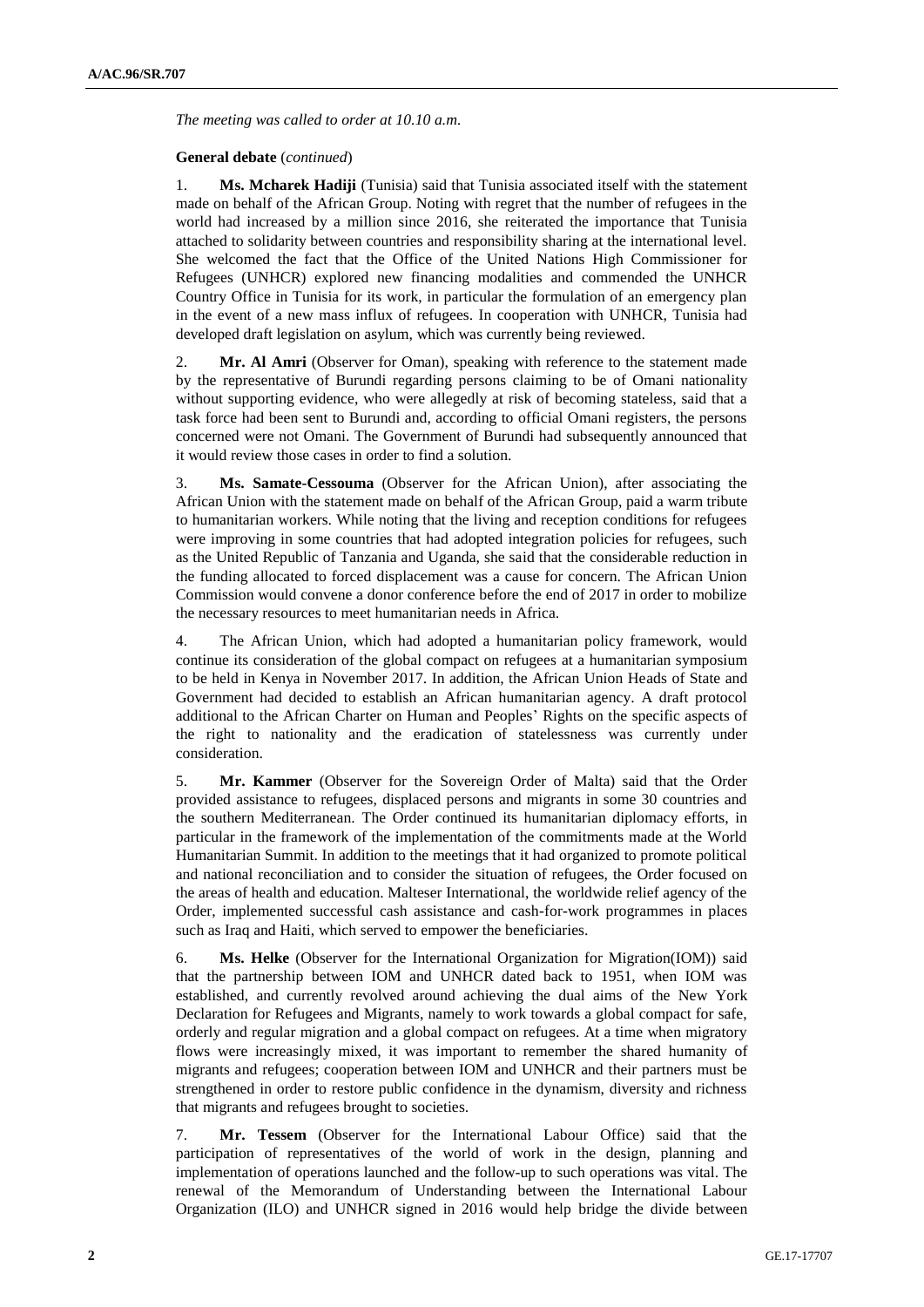humanitarian and development aid. Strengthening the labour-market integration of refugees could be highly effective in eliminating exploitative labour practices and fostering social cohesion and stability.

8. In November 2016, the ILO Governing Body had adopted the Guiding principles on the access of refugees and other forcibly displaced persons to the labour market. In June 2017, the International Labour Conference had adopted the Employment and Decent Work for Peace and Resilience Recommendation, 2017 (No. 205), which addressed the issue of refugees' access to employment and livelihoods. In addition, ILO and UNHCR cooperated within the framework of the Global Initiative on Decent Jobs for Youth, in particular youth in fragile situations.

9. **Mr. Khan** (Observer for the United Nations Children's Fund(UNICEF)) said that, according to UNICEF estimates, there were more than 50 million displaced children in the world, of whom 28 million had fled violence, conflict and persecution. One in every two refugees was a child. An alarming number of children were moving alone: in the Americas, more than 100,000 unaccompanied minors had been apprehended at the Mexico-United States border between 2015 and 2017, while, in Africa, the violence perpetrated by Boko Haram in the Lake Chad basin had left 1.4 million children displaced and at least a million trapped in areas that were hard to reach. In the Horn of Africa, more than 90,000 unaccompanied and separated children had been displaced in 2015.

10. Whatever the drivers of child displacement, children were very seldom able to gain access to protection or to move legally. Some particularly vulnerable children were refugees throughout their childhood. UNICEF was committed to ensuring that all children were protected; that every refugee child could go to school (currently, only half did so); that no child was left stateless; and that no children were detained or discriminated against on account of who they were or where they came from. It had launched the "Children Uprooted" campaign to support an agenda for action focused on six priority areas: protection; alternatives to detention; family unity; access to services; addressing the drivers of child migration; and combating xenophobia and discrimination.

11. **Ms. Silva** (Observer for the United Nations Development Programme (UNDP)) said that a joint process to strengthen bilateral collaboration between UNDP and UNHCR had been launched in order to respond to displacement crises in a more effective and coordinated fashion. The UNDP Strategic Plan, which was currently under consideration by Member States, placed United Nations inter-agency cooperation at the core of all UNDP activities. UNDP supported Member States that had commenced roll-out of the Comprehensive Refugee Response Framework, such as Djibouti, Ethiopia and the United Republic of Tanzania, and worked with country offices and United Nations resident coordinators in order to provide better responses to the challenges of displacement.

12. **Ms. Jerger** (Observer for the World Food Programme (WFP)) said that, as at the end of 2016, WFP had supported 6.4 million refugees in 33 countries, in some cases helping them with the process of reintegration into their home communities. In order to deepen their partnership, in May 2017 WFP and UNHCR had concluded an addendum on cash assistance for refugees to their existing Memorandum of Understanding. The new UNHCR-WFP joint strategy on enhancing self-reliance in food security and nutrition was one example of the two agencies' strong collaboration on reducing dependence on humanitarian aid, in particular through multi-year time frames.

13. **Mr. Helle** (Observer for the International Committee of the Red Cross (ICRC)) said that it was important to remember that most refugee situations in the world were caused by armed conflicts and that only greater efforts to prevent or resolve them and to ensure respect for international humanitarian law could gradually reduce forced displacement. Since many armed conflicts, and consequently refugee situations, were protracted, ICRC welcomed the longer-term perspectives promoted by the Comprehensive Refugee Response Framework, which supported host communities and countries that had often limited resources. As for the elaboration of the two global compacts, the New York Declaration for Refugees and Migrants recognized that refugees and vulnerable migrants had certain humanitarian needs in common. ICRC called on States to ensure that both compacts addressed the issues of family separation, unaccompanied children, missing persons,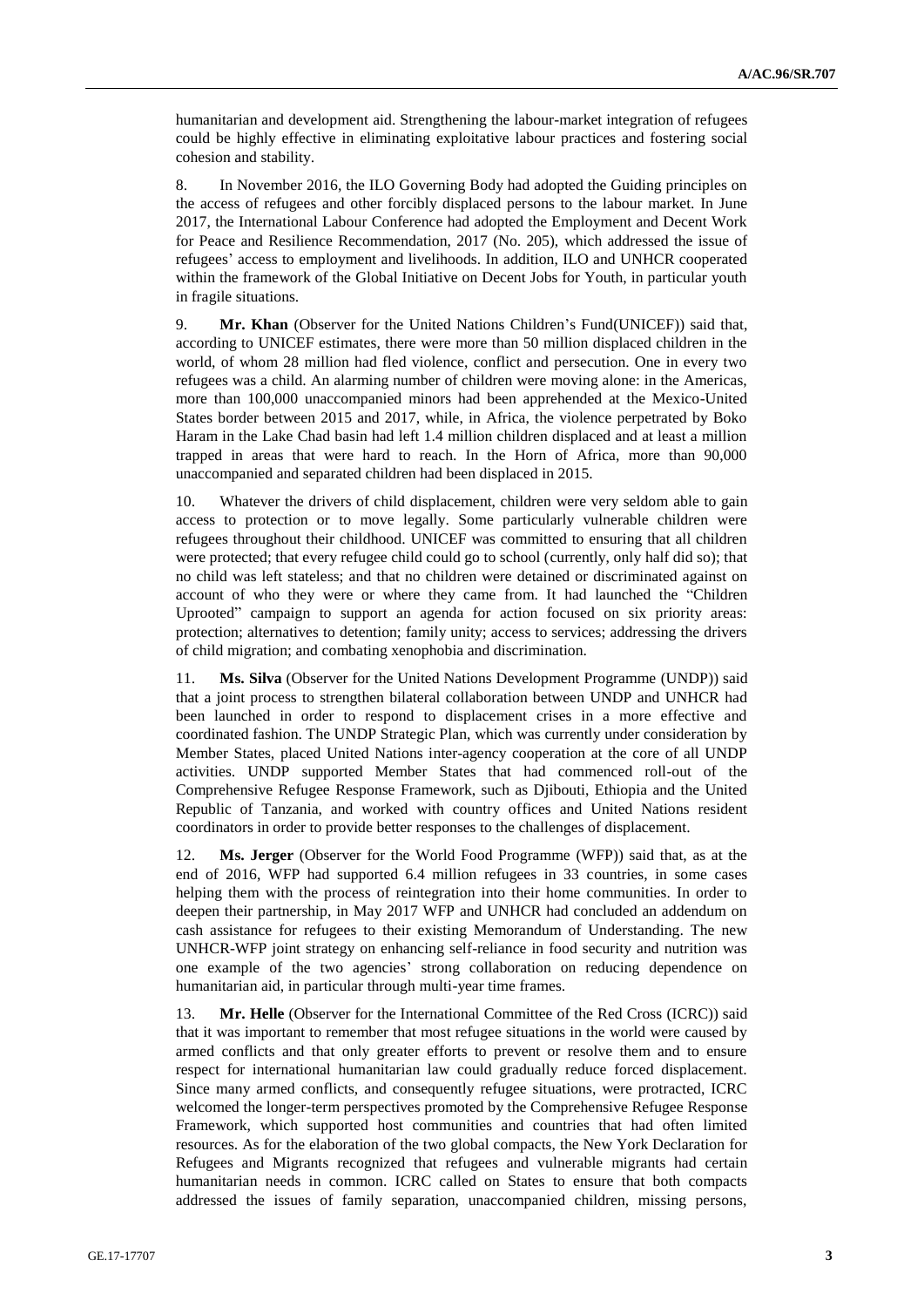alternatives to immigration detention and the use of force only as a last resort. ICRC called on States to ensure complementarity between the two compacts so that all aspects of protection were taken into account, notably the principle of non-refoulement for migrants who might not qualify as refugees.

14. **Ms. Baghli** (Observer for the Organization of Islamic Cooperation(OIC)) said that OIC member States were experiencing acute crises that generated large-scale refugee flows to other OIC countries. Many of the host countries displayed a great sense of solidarity, despite their scarce resources. OIC countries were greatly concerned at the crisis unfolding in Rakhine State in Myanmar, which had caused the forced displacement of thousands of people. The crisis had arisen from the denial of nationality to the Rohingya Muslim community by the Government of Myanmar, from multiple restrictions imposed on Rohingyas, including freedom of movement, and from a policy of systematic discrimination. The Myanmar authorities must take urgent measures to stop the violence. OIC thanked the Government of Bangladesh for its open-door policy and the assistance that it gave to Rohingya refugees.

15. **Mr. Lewis** (Observer for the Office of the United Nations High Commissioner for Human Rights (OHCHR))said that refugees were not merely people in need of protection but people with human rights entitled to protection by the international human rights framework, which provided practical answers to various aspects of their situation. OHCHR therefore welcomed the work of UNHCR on the Comprehensive Refugee Response Framework and a human rights-based programme of action as part of the global compact on refugees. OHCHR was committed to continuing to monitor, investigate, analyse and report on human rights violations through its field presence, and to supporting United Nations mandated commissions of inquiry and other mechanisms with a view to contributing to accountability and enhancing the protection afforded by international human rights law. It would also develop an analysis of issues that cut across the two compacts, in order to ensure their complementarity in the treatment of such important issues as child protection, immigration detention and confronting xenophobia and racism. OHCHR was particularly concerned about the protection gaps faced by people on the move who did not benefit from the protection afforded by refugee status.

16. **Mr. Elie** (Observer for the International Council of Voluntary Agencies), speaking on behalf of non-governmental organizations (NGOs), said that NGOs were eager to go beyond "business as usual" and to participate actively in the implementation of the Comprehensive Refugee Response Framework at the national and regional levels. They had already been involved in various regional processes and wished for further clarity on the structures being developed to apply to the Framework at all levels. NGOs wished to develop more efficient communication with all civil society actors, building on the outcome of the 2017 UNHCR-NGO Partnership Survey. They welcomed the efforts by UNHCR to increase refugees' inclusion in the Comprehensive Refugee Response Framework and global compact processes. With regard to responsibility-sharing, NGOs called on UNHCR to formulate in the programme of action a vision, accompanied by a road map, that defined the measures necessary to achieve progress in that area. Responsibility sharing should go beyond financial support and include resettlement and complementary pathways. Developed countries should not restrict themselves simply to being donors and, in that connection, NGOs called on the Government of the United States of America to reconsider its decision to set the annual refugee admission ceiling at 45,000.

17. **Mr. Grandi** (United Nations High Commissioner for Refugees) welcomed the activities of the various organizations and their support for the work of UNHCR. He wished to thank the African Union, in particular, for its humanitarian commitment and ongoing support in the development of a global compact on refugees. UNHCR shared the view of those speakers who had stressed the need to close the financing gap between operations in Africa and those implemented in other regions. Noting that many of the refugee crises affected OIC member States, he emphasized the need to recover the spirit of the International Conference on Migration and Statelessness in Ashgabat. He shared the view expressed by the representative of IOM regarding the importance of remembering that both compacts were derived from the New York Declaration for Refugees and Migrants; it was important to underscore the commonalities between refugees and migrants in their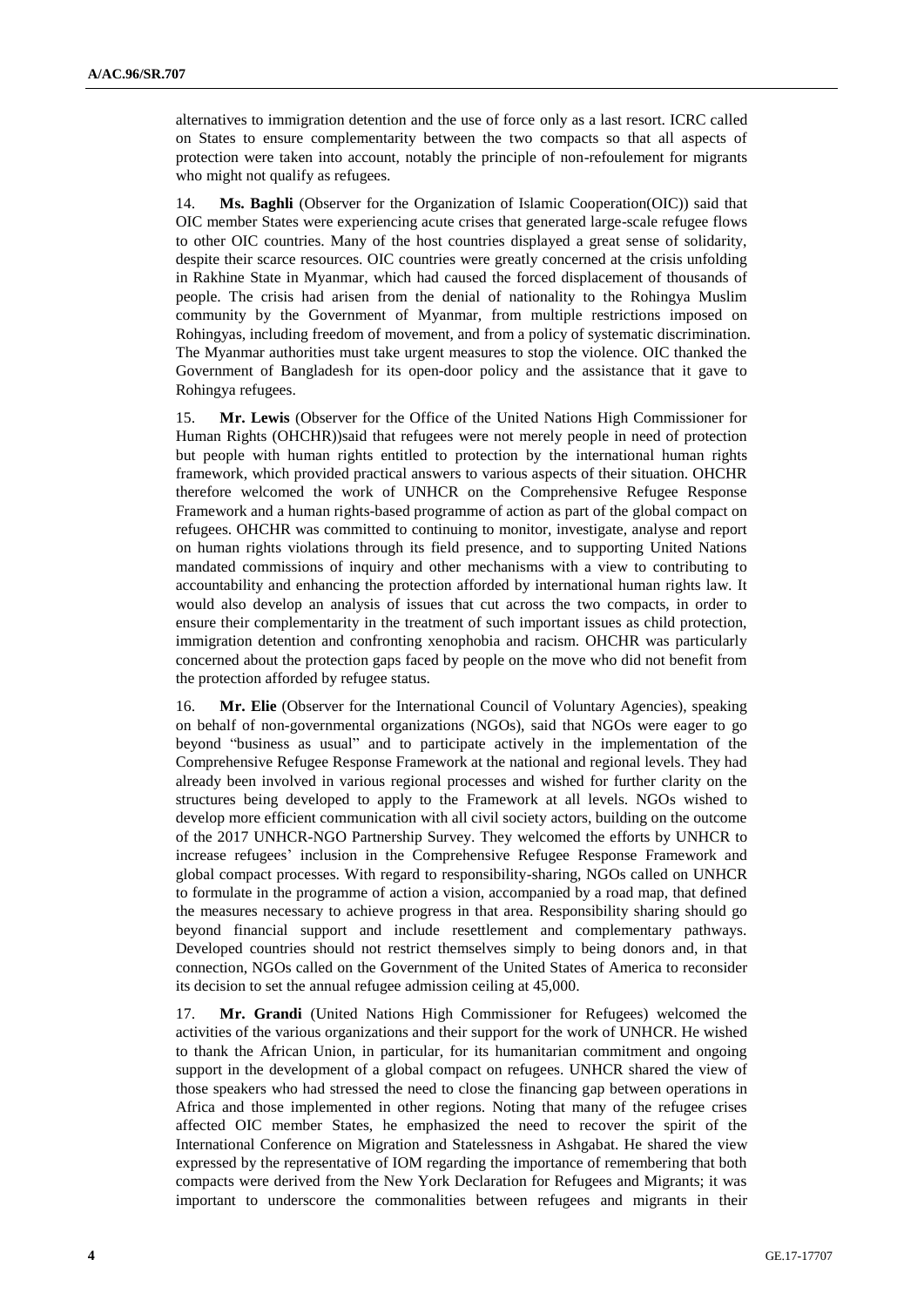implementation. Like ICRC and others, he was of the view that the compacts must incorporate issues of protection. He called on all organizations to cooperate creatively with civil society and local NGOs in order to provide the best possible response to the problems faced by refugees.

18. **The Chair**, summing up, said that speakers had called for a greater sharing of responsibility and an increased emphasis on solutions and innovative initiatives in order to prevent and respond to crises. More than 820 participants had registered for the 2017 session of the Executive Committee and a record number of statements had been made during the general debate.

19. In addition to persecution and conflict, delegations had identified underdevelopment, poverty, climate change, environmental degradation, epidemics and exclusion as drivers of displacement. The situation in Bangladesh had been at the heart of the debate, but speakers had highlighted the fact that smaller-scale crises must not be disregarded. With regard to protection, several delegations had called for a more equitable implementation of the international refugee protection regime and a new way of working. The #IBelong Campaign to End Statelessness by 2024, launched by UNHCR, had attracted broad support, since the denial of nationality seriously undermined the enjoyment of other human rights and was a driver of displacement. Speakers had also called for efforts to be made for the protection of displaced persons, who could be tomorrow's refugees. Voluntary repatriation had been identified as the best solution for refugees, taking into due consideration the capacities of countries of origin. Pending lasting solutions, host countries had been encouraged to explore complementary avenues for admission, to include refugees in national health and education systems and to foster their self-reliance.

20. Delegations had reiterated their support for the 11 countries applying the Comprehensive Refugee Response Framework and the regional approaches pursued in Africa and Central America. They had appealed for refugees to be considered central to the Framework, which should be applied in such a way as to empower persons with specific needs. They had also emphasized the need for concrete action, along with increased and more predictable funding.

21. A global compact on refugees had never been as necessary as it was now. Delegations had undertaken to participate constructively in the thematic discussions, the stocktaking process and the formal consultations that would lead to the development of the compact. They had requested that protection should be at the core of the compact and emphasized the political will that was required to achieve its purpose. While States and other partners had responded to recent humanitarian appeals, delegations had nonetheless highlighted the negative impact of funding gaps and inequalities, particularly with regard to operations in Africa. In line with commitments under the Grand Bargain on financing humanitarian action, delegations had advocated that States should provide more multi-year, predictable funding.

22. There was no country or region that could address the current global forced displacement crisis on its own; the international community needed to work together, with refugees at the heart of its response. The world was at a crossroads: it must turn the commitments made in the New York Declaration on Refugees and Migrants into a reality. It must seize the opportunity to transform its response to large movements of refugees by finding the necessary political will and translating expressions of solidarity into practical policies and mechanisms to help those displaced and their host communities.

### *Statements in exercise of the right of reply*

23. **Mr. Sergeev** (Russian Federation) said that the politicized statements by the delegations of Ukraine and Georgia contributed nothing to the work of the Executive Committee. They had made false accusations against the Russian Federation, blaming it for their own failure not to have taken the necessary measures to remedy the situation. He recalled that South Ossetia and Abkhazia were independent States and that it was the aggressive policies of Georgia that had led to the original occurrence of forced displacement in the region. Georgia did not provide for the needs of the populations that had been forcibly displaced and refused to conclude agreements with South Ossetia and Abkhazia, even though that would make it possible to reach a settlement, particularly on the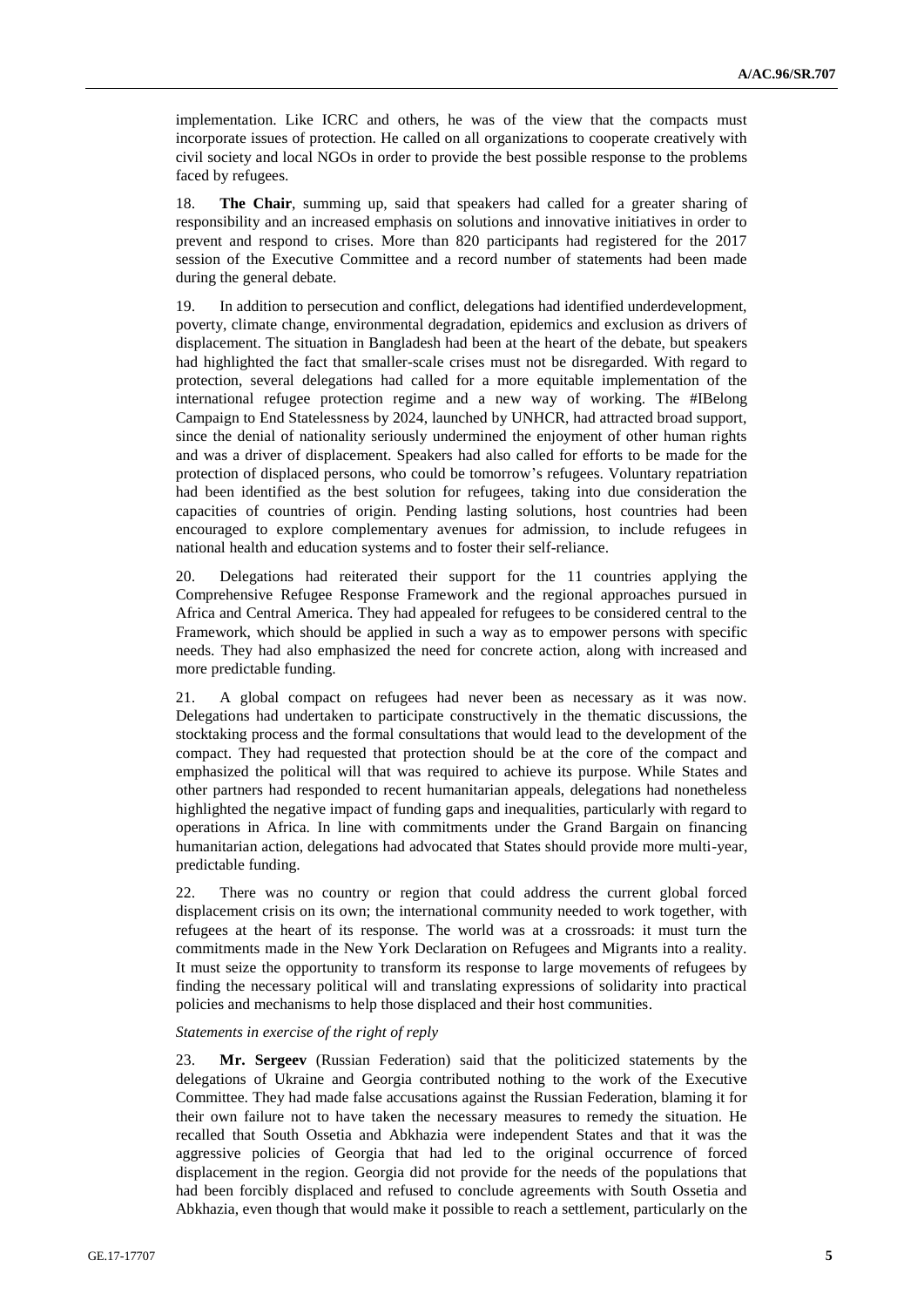humanitarian front. As for Ukraine, the mass displacement had arisen, above all, as a result of the crimes committed by the Ukrainian authorities and the ultranationalists in the southeast of the country. There were no Russian troops in Donetsk or Luhansk. Ukraine made false statements with a view to justifying its disastrous policies. The Russian Federation had taken in more than a million Ukrainians and contributed regularly to the funding of UNHCR operations in Ukraine. It also provided the inhabitants of the south-east of the country with humanitarian assistance. From an international point of view, it was entirely legitimate that the Republic of Crimea formed part of the Russian Federation. Requests to visit Crimea were under consideration by the Moscow Country Office of UNHCR and the Russian authorities. The Russian Federation invited Ukraine to focus on resolving the country's humanitarian crisis.

24. **Mr. Pérez** (Bolivarian Republic of Venezuela) said that there were currently about 150,000 Peruvians in the territory of his country and that the former president, Hugo Chávez, had regularized the situation of a large number of them. Under the current President, Nicolás Maduro Moros, they were provided with various forms of social assistance and enjoyed the same rights as Venezuelans. In 2016, the then President of the United States of America, Barrack Hussein Obama, had declared the Bolivarian Republic of Venezuela an "unusual and extraordinary threat". In 2017, Donald Trump, the current President of the United States, had increased sanctions against the country with a view to an unconstitutional change of government. The economic situation of the Bolivarian Republic of Venezuela had deteriorated as a result, despite the Government's best efforts to provide the people with basic services and invest in the sectors that had most need of them. In any event, it could not be claimed that the rise in migratory flows was the result of a humanitarian crisis. The Venezuelan Government thanked the countries that hosted Venezuelans for the assistance that they provided to its nationals and hoped that the country's situation would improve.

#### **Consideration of reports on the work of the Standing Committee**

#### **(a) International protection**

25. **Mr. Türk** (Assistant High Commissioner for Protection) said that several countries had moved away from the principle of international protection. However, to provide sanctuary to people who fled for their lives and their freedom was not only noble but also eminently practical, a fact that often got forgotten by the media and politicians. In 2016, flagrant violations of refugees' rights had been committed throughout the world. Refugees had been killed and entire groups of refugees had been pushed back across borders when they sought to flee their country in order to survive. The lack of respect for the principle of non-refoulement was particularly disturbing. Granting asylum and protecting refugees did not constitute political acts based on a judgment about conditions in the country of origin but humanitarian acts in response to the suffering and the needs of those concerned. Yet some in leadership positions had cast aside that rule in favour of short-term political gain, arguing that they acted in defence of the liberty, security and safety of their citizens. That position was dangerous not just for refugees but also for the citizens in whose defence they purported to act. It should also be noted that the work of some NGOs, humanitarian actors and national human rights institutions had been curtailed.

26. Policies of deterrence also constituted an enormous problem, since, in some instances, they involved cruel, inhuman and degrading treatment. There was no justification for keeping families apart or holding refugees in detention sites offshore or in border areas. In a number of countries, asylum seekers and refugees continued to be placed in detention, which had a profoundly negative impact on their physical and mental well-being. Other solutions were possible: UNHCR, was vigorously pursuing its "Global Strategy: Beyond Detention 2014-2019". Fortunately, in some countries — Thailand, Malaysia and the United Kingdom, for example — the number of children detained was decreasing.

27. The protection of the survivors of sexual and gender-based violence remained a prime concern for UNHCR. Such violence took many forms, ranging from rape and domestic violence to sexual exploitation and child marriage, but in every case it humiliated and disempowered the victims. Although UNHCR had made good progress through its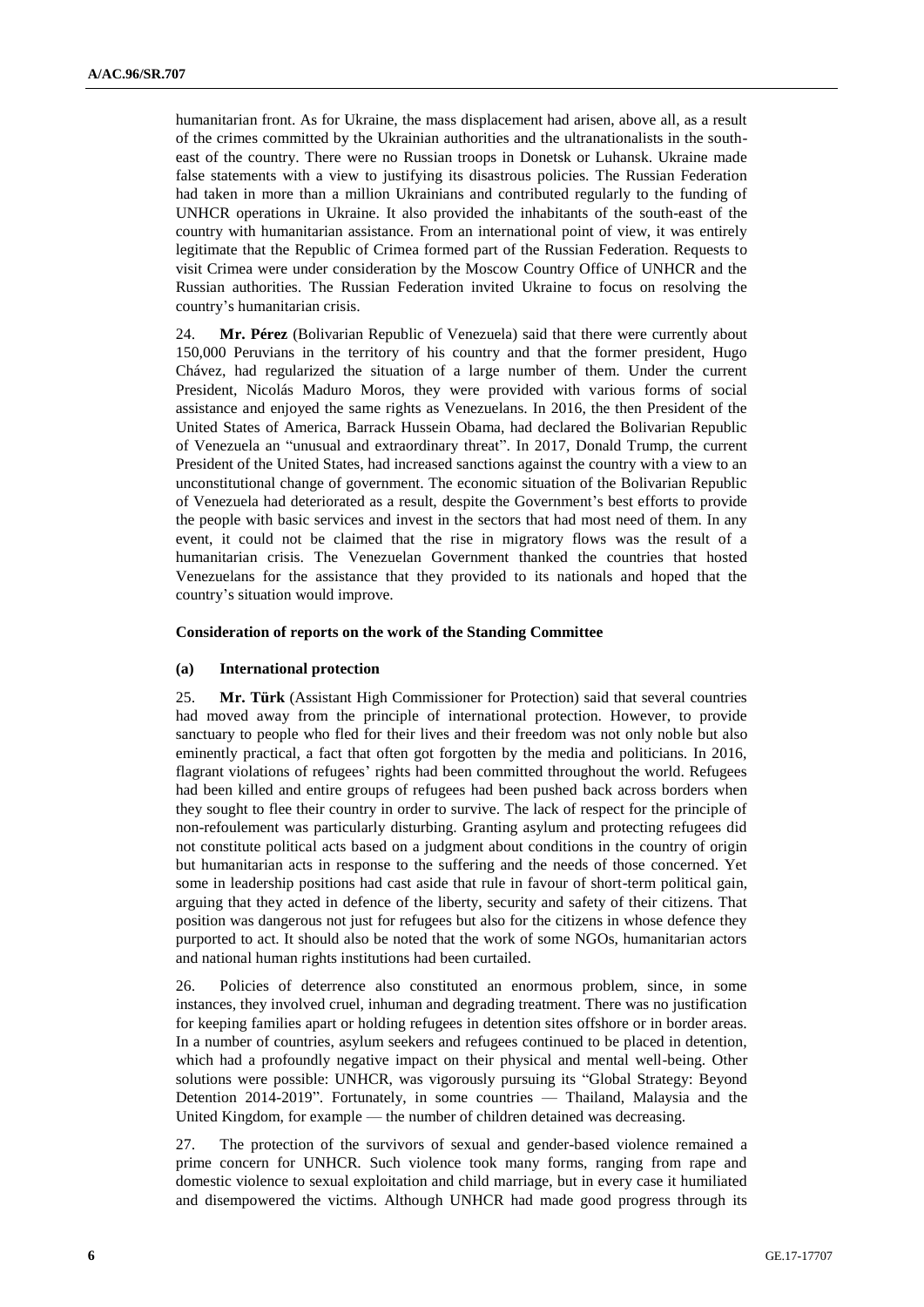"Safe from the Start" initiative, challenges remained. To address them, UNHCR was developing a three-year plan of action to prevent and respond to sexual and gender-based violence across all programmes and sectors.

28. Many countries had encountered major problems owing to the rise in the number of displaced children. Such challenges could, however, be turned into opportunities. In 2016, the State Secretary to the Minister for Children, the Elderly and Gender Equality of Sweden had told the Executive Committee that his country's work on caring for refugee children had resulted in the strengthening of the national child protection system.

29. Many countries also faced difficulties with regard to their asylum systems and the refugee status determination process. Such difficulties were due to the high numbers of refugees or people seeking asylum in cases where no other legal pathway was available. In 2016, UNHCR had received almost 200 refugee status determination requests in more than 60 countries. States should invest in first- and second-instance decision-making bodies in order to ensure that their refugee status determination procedures were simple, fair and efficient. Countries such as Turkey, Thailand, Cameroon and Morocco were already taking such action.

30. Good governance was also at stake. It was clear that the current debate and polemics about refugees could undermine good governance. Refugees were often vilified. At times, they were even branded terrorists or criminals. Worse still, they were blamed for their plight. In pre-election periods, migration and refugee issues had served as a way to channel anger and frustration, which was detrimental to good governance. The humanitarian community should take a closer look at itself, since it tended to preach to the converted. It should engage those who did not agree with it, beginning with a listening exercise to understand their fears. It should also seek to replace such fears with empathy and the desire for inclusion.

31. The inclusion of refugees in society was supported by many sectors, such as universities, sports federations, faith groups, trade unions, young people and the private sector. Thousands of community initiatives had been launched by towns seeking to revitalize their workforce. The World Bank had decided to allocate substantial resources to host countries with limited resources that were particularly affected.

32. Terminology was also important, since it was often used in a muddled way at the expense of refugees. For example, they were sometimes called "undocumented people" or "vulnerable migrants", but such language created confusion and provided fodder for those wishing to undermine refugees' rights. Refugees were individuals who happened to be refugees; they were not a subset of migrants. The essence of international protection lay in recognizing the international protection needs of people fleeing conflict, violence, human rights abuses and other serious predicaments in their country of origin. There was also a clear human rights basis for migrants' rights, even though there was no internationally agreed definition of the term "migrant". Blurring the distinction between migrants and refugees undermined the specific legal protection to which refugees were entitled. Moreover, there was sometimes an unwarranted juxtaposition between broader security concerns and the arrival of refugees. It should be recalled that refugees were often the first victims of terrorism and insecurity.

33. Security and protection should go hand in hand. International refugee law provided for safeguards to protect those in need of international protection, while bearing in mind the security interests of host countries and their communities. No system was entirely risk-free, but asylum procedures were among the most carefully scrutinized channels for gaining admission and stay in a country. The same applied to resettlement, which, it should be recalled, functioned as a protection tool.

34. Ways should be found to break the cycle of displacement. That meant seeking more global solutions, including action to address root causes, meet immediate needs and ensure long-term development. The drivers of displacement had much to do with a lack of good governance, huge inequalities and the massive and unchecked exploitation of natural resources at the expense of local populations. Such issues were relevant to the international community as a whole. In different parts of the world, there were areas that had been neglected for decades and become breeding grounds for discontent, radicalization and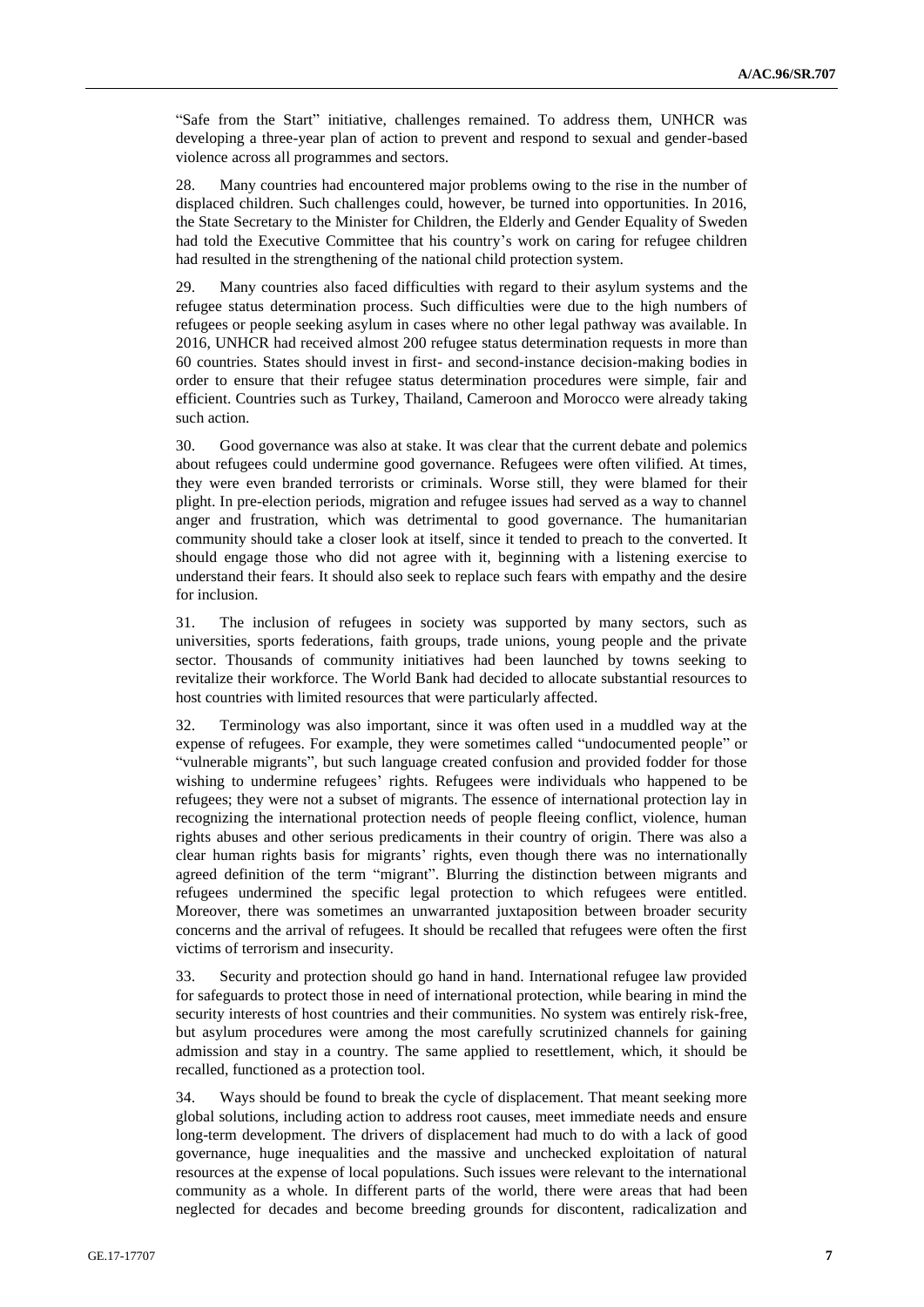violence, which could lead to displacement. Displacement was a lifeline for survival but could lead to impoverishment. The reversal of the process could, however, be a catalyst for development and change, as provided for in the New York Declaration for Refugees and Migrants. There were situations in which refugees returned in circumstances that were less than ideal, which they had a perfect right to do. UNHCR had the responsibility to ensure that their decision to return was free and informed and that they had access to support upon arrival in their home country. There was a close relationship between external and internal displacement and UNHCR looked forward to the twentieth anniversary of the Guiding Principles on Internal Displacement and the tenth anniversary of the African Union Convention for the Protection and Assistance of Internally Displaced Persons in Africa (Kampala Convention), which would provide an opportunity to pursue the incorporation of those instruments into countries' legislation and policies.

35. Another tragic consequence of the lack of good governance was statelessness, as was shown by the violence and serious violations that had led more than 500,000 Rohingya to seek refuge in Bangladesh. Some progress had been made in that regard, however, in that, since 2015, more than 100,000 stateless persons had obtained a nationality. Thailand had undertaken to eliminate statelessness completely by 2024. Kenya, Madagascar and Sierra Leone had also made efforts in that direction. The Economic Community of West African States (ECOWAS) was the first region to have adopted a binding plan of action to tackle statelessness. Moreover, UNHCR had established partnerships with NGOs, UNICEF and the World Bank, with a view to implementing target 16.9 of the Sustainable Development Goals, which provided for legal identity for all.

36. Work on the global compact on refugees in 2018 would help generate interest in the issue of refugees. The compact should be a consensual document, drawn up by the international community as a whole, in the framework of consultations to be held in the first half of 2018. The aim was that the final text of the instrument should be approved by every country with a view to taking it on board and observing it scrupulously.

37. **Ms. Nordlund** (Sweden) said that her country had received more than 160,000 asylum seekers in 2015. In 2016, 71,500 had been granted residence permits and some 40,000 residence permits had been issued to family members of persons already residing in Sweden.

38. At the Leaders' Summit on Refugees in September 2016, Sweden had pledged to expand its national resettlement programme from 3,400 quota places in 2017 to 5,000 before the end of 2018. Sweden also continued to play an active role in the Emerging Resettlement Countries Joint Support Mechanism and the European Union Action on Facilitating Resettlement and Refugee Admission through New Knowledge (EU-FRANK).

39. Sweden had ratified the Convention relating to the Status of Stateless Persons and the Convention on the Reduction of Statelessness and introduced amendments to the Swedish Citizenship Act that had come into force in 2015 with a view to making it easier for stateless children and young people to acquire Swedish nationality.

40. **Mr. Valentine** (Canada) said that, in accordance with the commitments made in the New York Declaration for Refugees and Migrants, Canada stood ready to support countries wishing to implement sponsorship and refugee integration programmes and to adopt an approach involving the whole of society.

41. Canada had resettled more than 46,000 refugees in 2016. Its planned admission of 25,000 resettled refugees in 2017 would more than double its target for 2015. Canada was deeply concerned about the protection needs of the Rohingya refugees fleeing the violence in Myanmar. In recognition of the significant humanitarian needs arising from the crisis, the Government had announced an additional CAN\$ 3 million in funding to its humanitarian partners, including CAN\$ 500,000 to UNHCR.

42. **Ms. Rosenvinge** (Norway) said that her delegation aligned itself with the statement by Australia on behalf of the Group of Friends of the #IBelong Campaign to End Statelessness by 2024 and noted that the rights of stateless children born in Norway had been strengthened.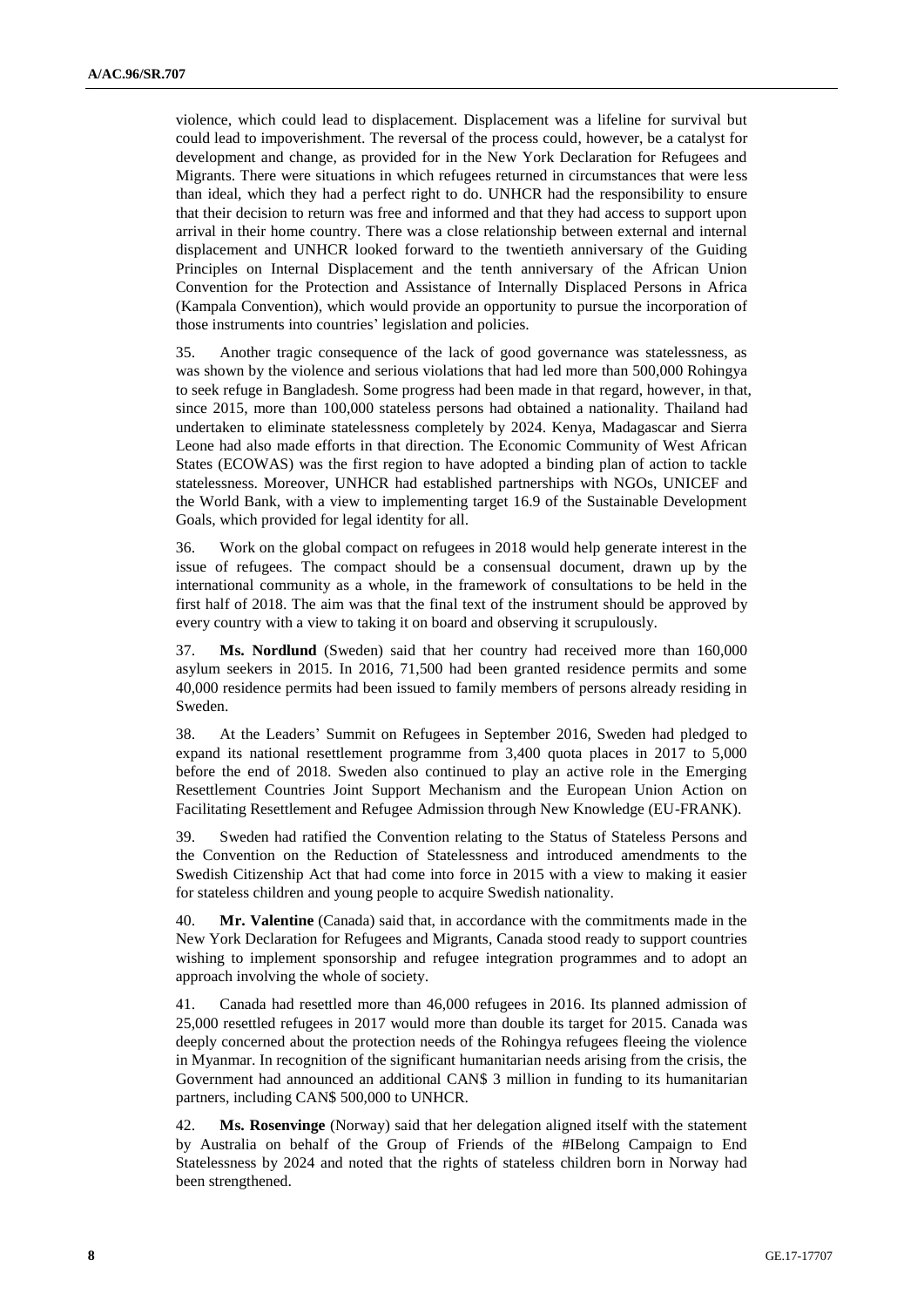43. By the end of 2017, Norway would have met the target of resettling 8,000 Syrian refugees over the period 2015 to 2017. Moreover, it had fulfilled its commitment to relocate 1,500 asylum seekers from Italy and Greece for 2016 and 2017. In order to have wellfunctioning asylum systems, however, there was also a need for well-functioning systems for the return of persons not in need of international protection.

44. Her delegation was particularly concerned about the protection of children and the response to sexual and gender-based violence. It was therefore essential that the relevant UNHCR strategies be put in place. In particular, UNHCR should ensure that one of the overall objectives of Humanitarian Response Plans was to protect the persons affected.

45. **Ms. Sato** (Japan) said that her country welcomed the measures taken by UNHCR, particularly those that addressed the specific needs of children and young people. As part of the commitment by the Prime Minister, Shinzo Abe, at the seventy-first General Assembly, 28 Syrian students had arrived in Japan and started their courses of study at university. Under the programme, students could also bring their families.

46. Another scholarship programme, the Refugee Higher Education Programme, which had been launched in 2007 with cooperation from UNHCR, was currently operational in eight universities. As of September 2017, 44 students had benefited from the programme, which provided a free education.

47. Japan had been the first country in Asia to introduce a resettlement programme. Starting as a pilot project in 2010 for Myanmar refugees living in Thailand, it had become a full programme in 2015, resettling refugees from Myanmar living in Malaysia and the families of refugees from Thailand already resettled in Japan. A total of 152 refugees had been resettled in Japan since 2010.

48. **Mr. Fakher** (Yemen) said that further action should be taken at the national, regional and international level to deal with the trafficking and smuggling of persons, along with other human rights abuses, in view of the fact that migrants and refugees were particularly vulnerable in that regard.

49. Yemen wished to commend UNHCR for its cash-based intervention over the past years and hoped that UNHCR could extend the programme. Cash-based programming was an efficient tool of humanitarian assistance that also protected the human dignity of its beneficiaries.

50. **Mr. Küchle** (Germany) said that it was of paramount importance that adequate protection was provided to all persons in humanitarian need, regardless of their legal or civil status, their age, their sex or their disability. At the World Humanitarian Summit in 2016, Germany had undertaken to restrict its funding to projects that included a gender analysis, with sex- and age-disaggregated data. It had also endorsed the Charter on Inclusion of Persons with Disabilities in Humanitarian Action and was committed to its implementation.

51. Germany was committed to providing refugees with access to psychosocial support and sexual and reproductive health services. In that connection, it appreciated the efforts of UNHCR to update the Inter-agency Field Manual on Reproductive Health in Humanitarian Settings.

52. Lastly, he said that Germany would be a joint organizer of the tripartite annual consultations on resettlement in 2018.

53. **Ms. Pollack** (United States of America) said that she commended Member States and other parties for their commitments under the New York Declaration for Refugees and Migrants. A major focus of the Comprehensive Refugee Response Framework and the conversations on developing the global compact on refugees was the question of how to strengthen refugees' ability to provide for themselves and their families. Ultimately, greater self-reliance led to greater self-protection and dignity.

54. The United States remained committed to helping States build their capacity to identify and process asylum requests as the first step in any humanitarian response, as it had done with Mexico and other States.